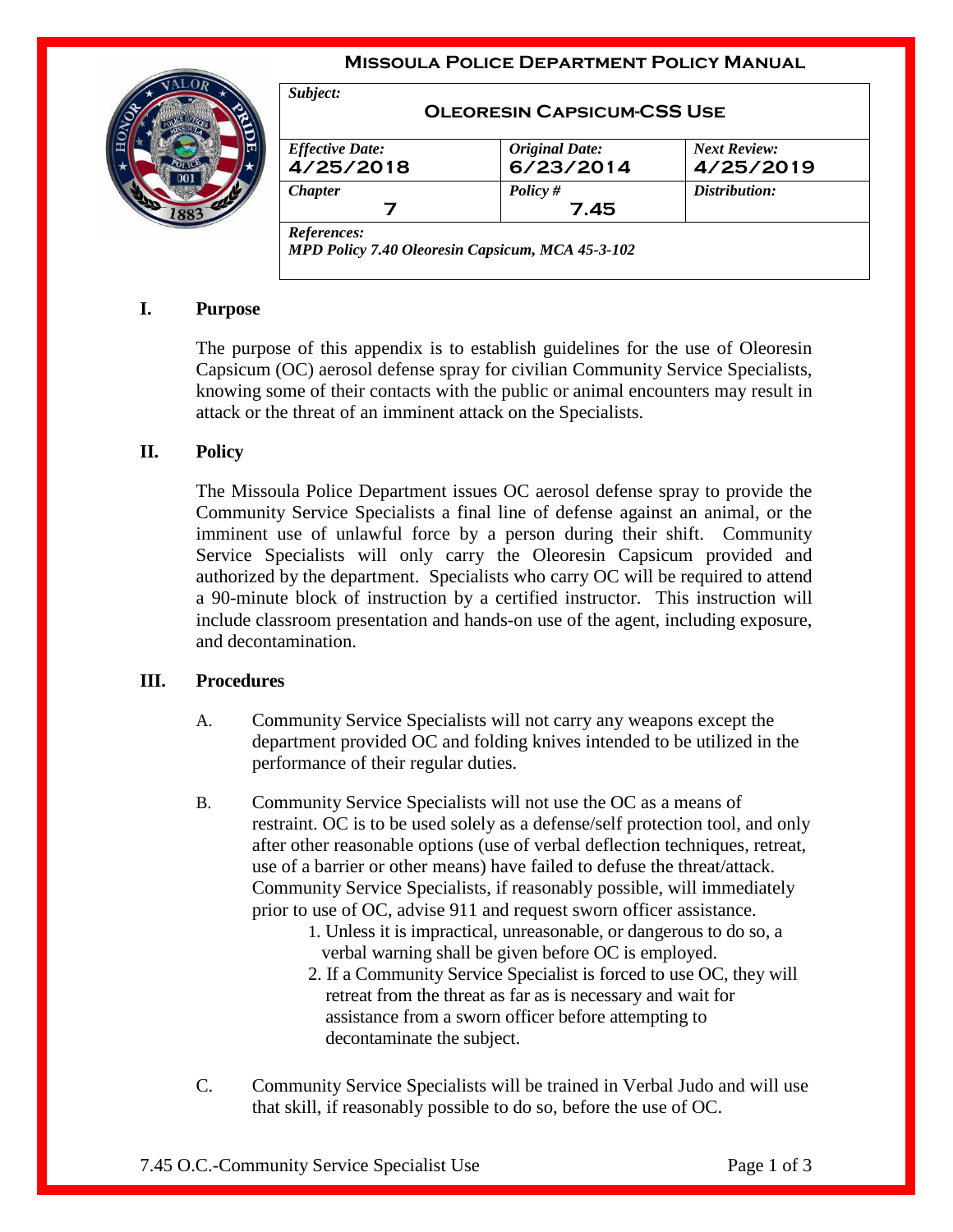D. Community Service Specialists will continue to receive training on Verbal Judo in order to maintain their skills with this technique. The Missoula Police Department's policy is that OC will never be used by a Community Service Specialist to restrain someone, OC will only be used to protect themselves when attack by human or animal is imminent or occurring.

## **V. Effects of Oleoresin Capsicum**

The effects of OC are temporary. The effects will wear off in approximately 30-45 minutes. However, attempts should be made to relieve the discomfort of any individuals, who have been exposed, as soon as reasonably possible under the circumstances.

## **VI. Post Care**

- A. After spraying a person with OC spray a Community Service Specialist will advise 911 of their location, details of the situation and request a supervisor. The arriving supervisor and any responding officer will treat any person, who has been contaminated, and assist with a report/charges resulting from the situation.
- B. Immediately after a subject is sprayed, Specialists shall be alert to any indications that the individual needs medical care. This includes, but is not limited to, prolonged or significant breathing difficulties, displaying evidence of a compromised airway, gagging, profuse sweating, and loss of consciousness. If any of these symptoms are present, or if the subject requests medical assistance, the Specialist shall immediately summon emergency medical aid.
- C. Once the subject has been properly restrained by a Sworn Officer, he/she should be cared for. While no medical attention should be necessary to eliminate the product's effects, the following steps will aid in the subject's recovery:
	- 1. Remove the subject from the contaminated area.
	- 2. Reassure the subject that the effects of the product are temporary and discomfort will diminish in a short period of time if the subject does not fight it.
	- 3. Where possible, flushing the subject's face with water or applying a wet towel will expedite the recovery. Bottled water or saline solution may be used if available.
	- 4. The Specialists and subject should avoid touching their eyes, nose, mouth and other sensitive skin areas until able to wash their hands.
	- 5. Assistance shall be offered to any individual accidentally exposed to OC who feels the effects of the agent.